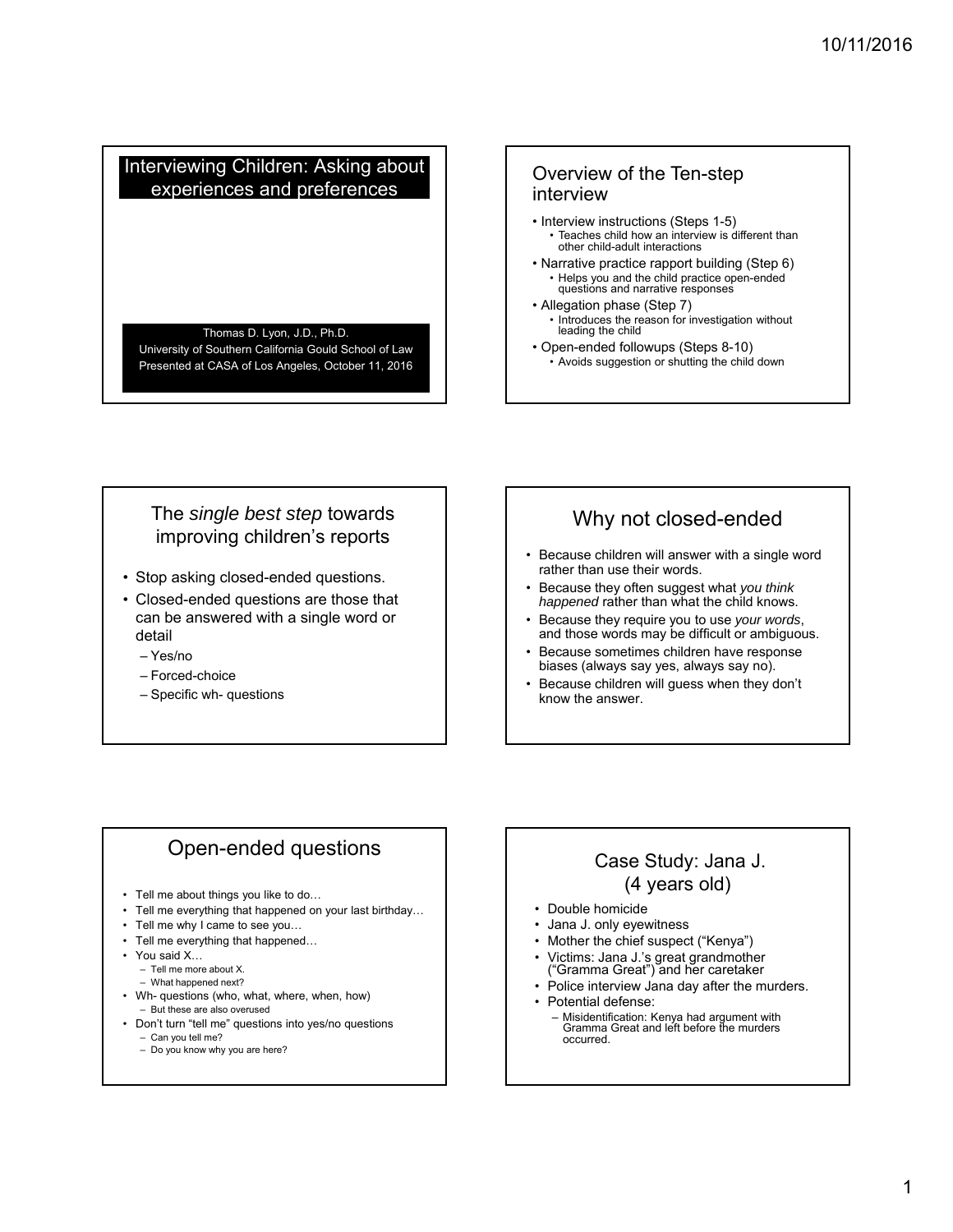Direct Approach (Jana J., 4 years old)

Q: Let me ask you something Jana, you're a very smart girl, and because the other officers were telling me you're very smart,



#### Narrative Practice Rapport Building

- Tell me about things you like to do. [Soccer] Tell me everything that happened the last time you played soccer.
- Tell me about things you don't like to do. • [Homework] Tell me everything that happened the last time you did you homework.
- Tell me everything you did for your last birthday.
- (or) Tell me everything you did from when you got up to when you came here.

#### Narrative Practice Rapport Building

- Purpose is to elicit complete details about • Actions and reactions
	- From the beginning of the event to the end
- Use *cued invitations*:
- You said X. Tell me more about X.
- You said X. What happened next?

### Narrative approach (Jana J., 4 years old)

Q: Tell me everything that happened on your last birthday.

A: You remember I had ice cream and chocolate and cake.

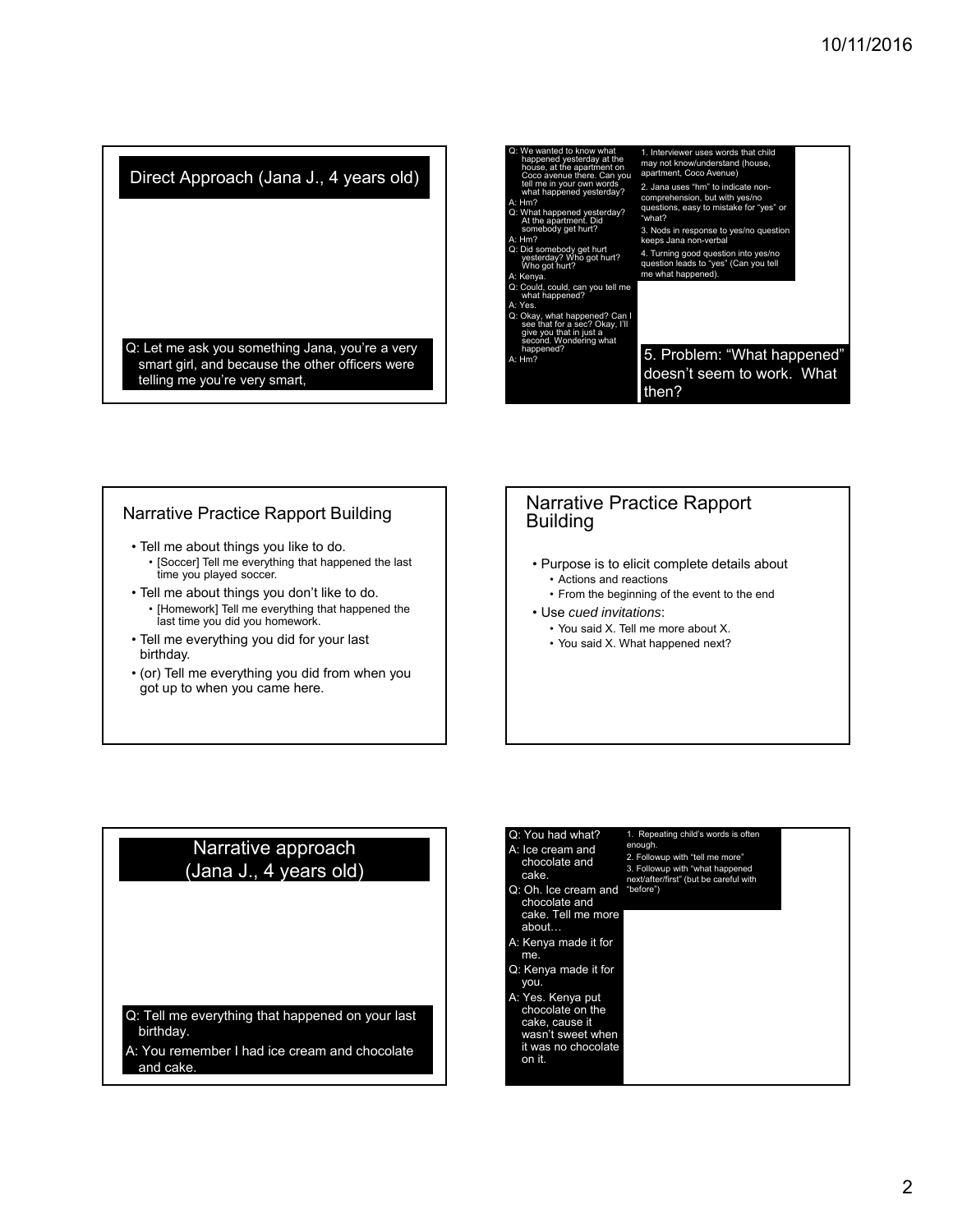





# Explaining roles

- There are a lot of people whose job is to make you safe and healthy.
- When you talk to anybody from court, you should tell them what you want and what you think is best.
- When you go to court you see the judge. If you get to talk to the judge…
- Your social worker…
- Your lawyer…

# Asking about preferences

- Rapport building: I'm going to ask you how you feel about [your mom and dad], but first I want to get to know you better…
- Transition to substantive interview: Tell me why I came to talk to you.
- The judge will decide who you will live with. Tell me what you want the judge to know.